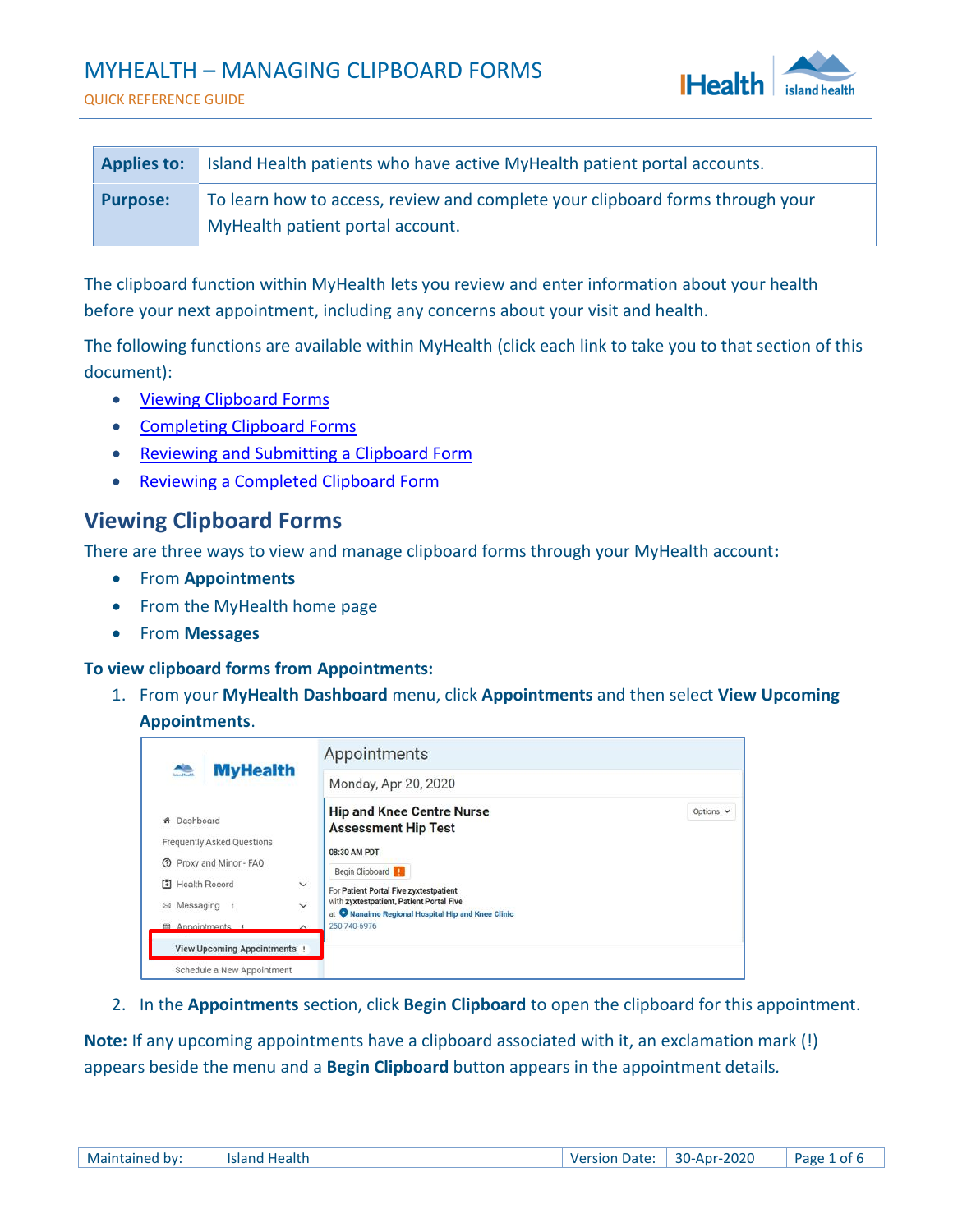

#### **To view clipboard forms from the MyHealth home page:**

1. From the **MyHealth** home page, click the notification card that shows there is a clipboard(s) to complete.



2. When the **Clipboards** window appears, click **Clipboards** and then **Clipboard List**.

| <b>MyHealth</b><br><b>Allandhealth</b> |                         | Clipboards                                                                   |                             |          |
|----------------------------------------|-------------------------|------------------------------------------------------------------------------|-----------------------------|----------|
|                                        |                         | Viewing health record for<br>@<br><b>PatientPortalMaleOne Zyxtestpatient</b> |                             |          |
| Dashboard<br>聋                         |                         |                                                                              | Available<br>Completed      |          |
| <b>Frequently Asked Questions</b>      |                         |                                                                              | Assigned Clipboards         |          |
| <b>El</b> Health Record                | $\checkmark$            | PAC Pre-Surgical Screener                                                    | Date received: Feb 18, 2020 | Take Now |
| ⊠ Messaging<br>8                       | $\check{~}$             |                                                                              |                             |          |
| Appointments<br>▦                      | $\check{~}$             |                                                                              |                             |          |
| <b>7</b> Clipboards                    | $\widehat{\phantom{1}}$ |                                                                              |                             |          |
| <b>Clipboard List</b>                  |                         |                                                                              |                             |          |
|                                        |                         |                                                                              |                             |          |

3. Under **Available**, click **Take Now** to open the **Clipboards** page.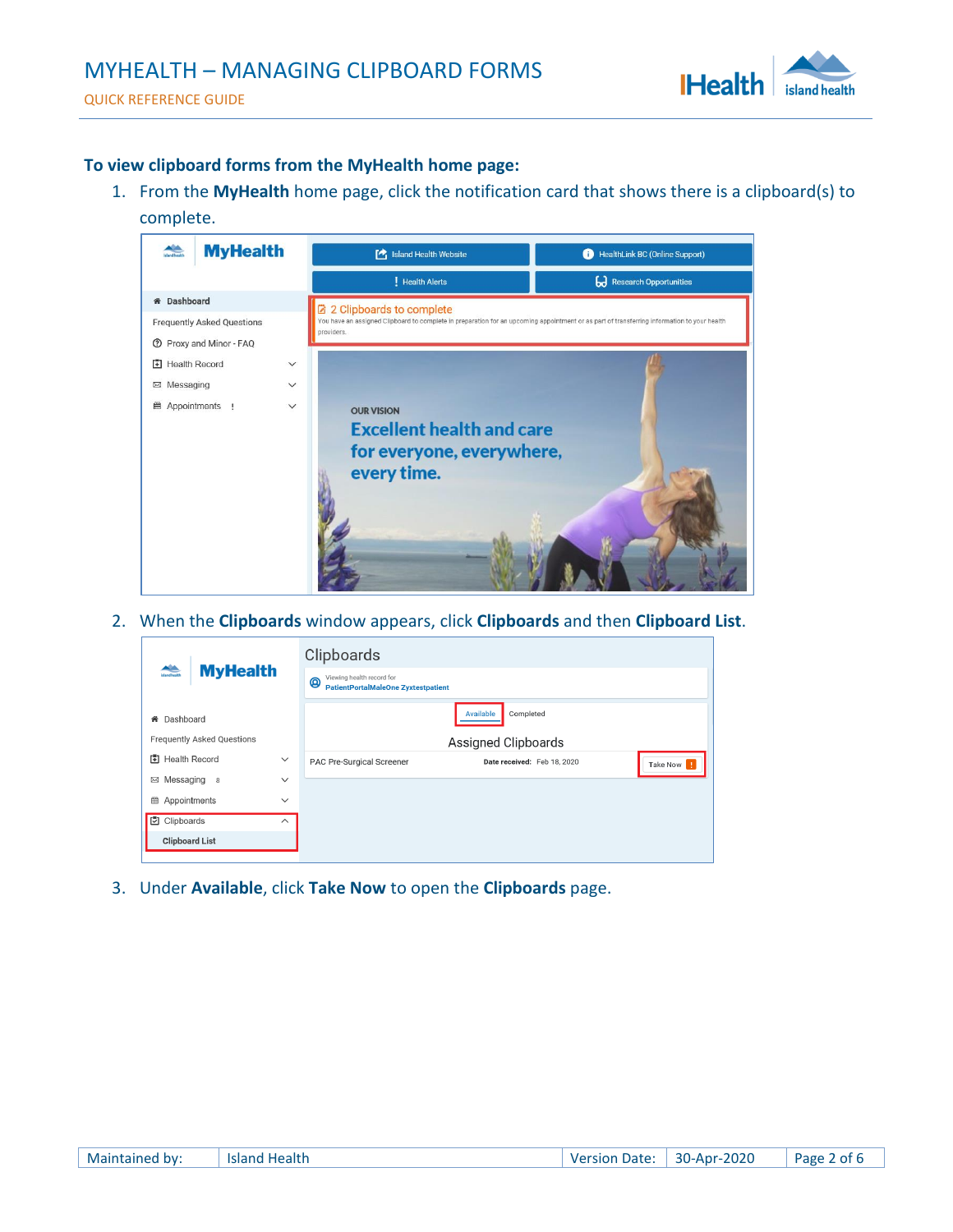

#### **To view clipboard forms from Messages:**

1. Go to your MyHealth Dashboard menu, click **Messaging** and then select **Inbox** to see the new clipboard notification message.

|                                                        | <b>Inbox</b>                                                              |                   |
|--------------------------------------------------------|---------------------------------------------------------------------------|-------------------|
| <b>MyHealth</b>                                        | Send a message                                                            | Arrange by $\vee$ |
|                                                        | <b>Test Submission of Clipboard</b>                                       | Feb 24, 2020      |
| Dashboard                                              | Test, CF Clinical Nurse → PatientPortalMaleOne Zyxtestpatient             | 09:23 AM PST      |
| Frequently Asked Questions                             | Please fill out Clipboard for your Surgery                                | Feb 21, 2020      |
| Proxy and Minor - FAQ<br>$\circledR$                   | Test, CF Clinical Nurse → PatientPortalMaleOne Zyxtestpatient             | 01:44 PM PST      |
| <b>Health Record</b><br>围<br>$\checkmark$              | <b>No subject</b>                                                         | Feb 21, 2020      |
| $\boxtimes$ Messaging<br>14<br>$\widehat{\phantom{a}}$ | Test, CF Clinical Nurse $\rightarrow$ PatientPortalMaleOne Zyxtestpatient | 11:04 AM PST      |
| <b>险</b> Inbox<br>14                                   | <b>PHSA Result</b>                                                        | Feb 20, 2020      |
| <b>△</b> Sent                                          | Primary Care Provider Test → PatientPortalMaleOne Zyxtestpatient          | 02:48 PM PST      |
| Trash                                                  | <b>No subject</b>                                                         | Feb 19, 2020      |
| Appointments<br>曲<br>$\checkmark$                      | Test, CF Clinical Nurse → PatientPortalMaleOne Zyxtestpatient             | 11:03 AM PST      |
|                                                        | <b>Test</b>                                                               | Feb 18, 2020      |
|                                                        | Test, CF Clinical Nurse → PatientPortalFemaleOne Zyxtestpatient           | 03:41 PM PST      |

**Note:** A clipboard only shows here if it was not linked to an upcoming appointment*.*

2. Click the link that appears in the message to take you to the **Clipboard** page.

| K Please fill out Clipboard for your Surgery                                                                                                  |
|-----------------------------------------------------------------------------------------------------------------------------------------------|
| Forward<br>Trash                                                                                                                              |
| Thank you for your message. If you have further questions about your care, please start a new message.                                        |
| From: Test, CF Clinical Nurse                                                                                                                 |
| To: Zyxtestpatient, PatientPortalMaleOne<br>Sent: 21-February-2020 13:44:12 PST                                                               |
| Subject: Please fill out Clipboard for your Surgery                                                                                           |
| Please click the link to complete the form(s) listed below:                                                                                   |
| - PAC Pre-Surgical Screener                                                                                                                   |
| https://vihatest2.patientportal.ca.healtheintent.com/clipboards/millennium-persons/29551084/encounter_events/UH55/24g2/clipboard-types/Px8Jp2 |

## <span id="page-2-0"></span>**Completing Clipboard Forms**

**Clipboard forms** contains a list of questions that help your health care team achieve best outcomes for your health and care.

#### **To open a Clipboard form:**

1. Click the **Begin** button.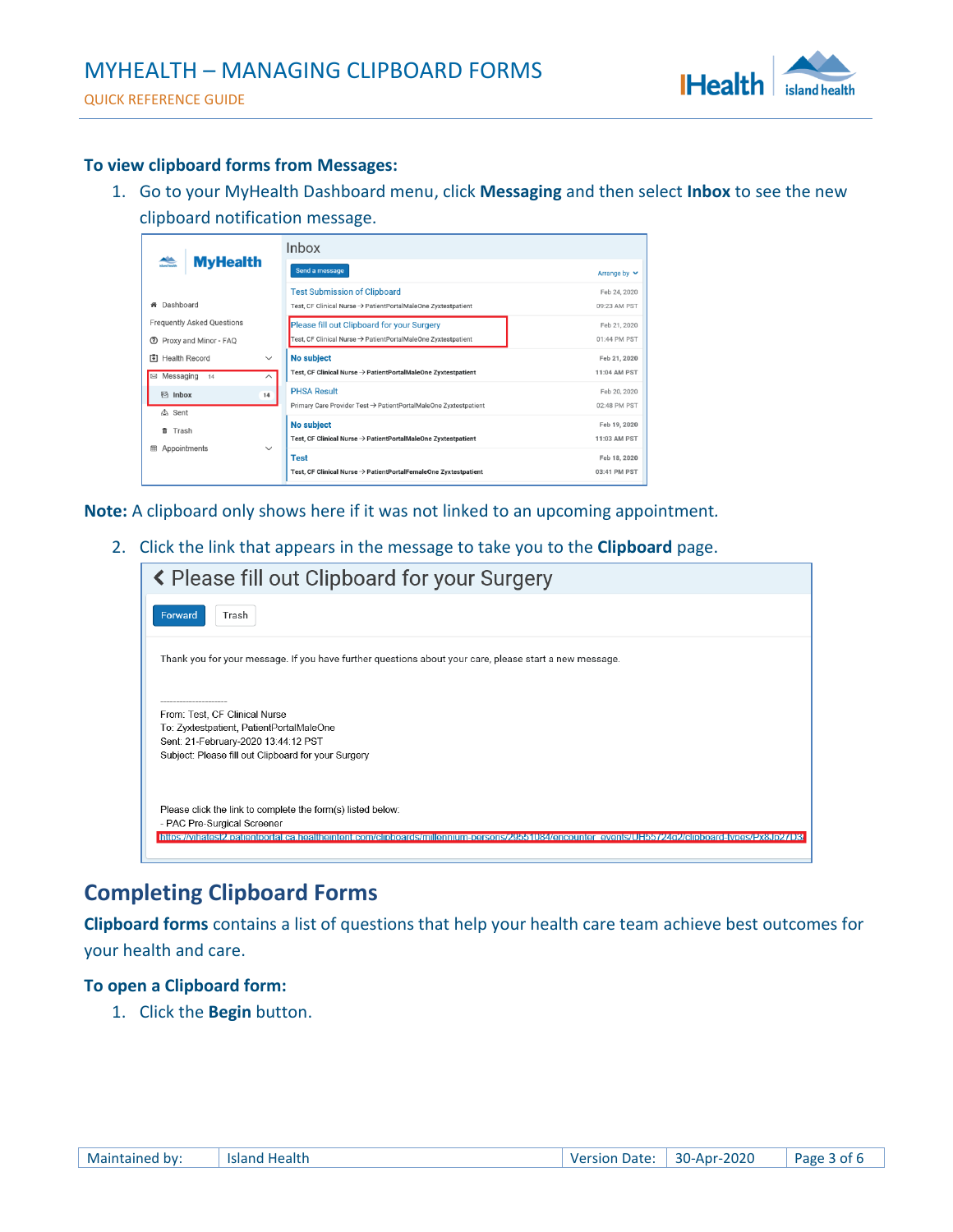# MYHEALTH – MANAGING CLIPBOARD FORMS





| Overview                                                                                                                                   |
|--------------------------------------------------------------------------------------------------------------------------------------------|
| <b>Back to Clipboard List Page</b>                                                                                                         |
| Hip and Knee Centre Nurse Assessment Knee                                                                                                  |
| Monday, Apr 20, 2020 at 09:45 AM PDT                                                                                                       |
| For Patient Portal Five zyxtestpatient with zyxtestpatient, Patient Portal Five at Nanaimo Regional<br><b>Hospital Hip and Knee Clinic</b> |
| <b>Pre-Surgical Screening Questionnaire</b>                                                                                                |
| This is the Section Description (what goes in here)                                                                                        |
|                                                                                                                                            |

#### **Note:** To go back to the **Clipboard List**, click **Back to Clipboard List Page***.*

#### **To complete a clipboard form:**

- 1. Click the drop-down arrow to the right of each question and select the best answer that appears for each question.
	- If an appropriate answer does not appear on the list, you can type to search.
- 2. Once you have completed all the questions, click **Next**.

| Click to view the list, or type to search.                             |          |
|------------------------------------------------------------------------|----------|
| How many years have you been in remission?                             |          |
| $\overline{2}$                                                         |          |
|                                                                        |          |
| have you been hospitalized in the past 12 months?                      |          |
| Yes                                                                    | ×        |
| Click to view the list, or type to search.                             |          |
| Medical Specialists Involved in Care?                                  |          |
| Do you have medical specialists involved in your care?                 |          |
| Yes                                                                    | $\times$ |
| Click to view the list, or type to search.                             |          |
|                                                                        |          |
| Please select the medical specialists currently involved in your care: |          |
| <b>Cardiologist (Heart Specialist)</b><br>$\mathsf{x}$                 |          |
| Click to view the list, or type to search.                             |          |
|                                                                        |          |
|                                                                        |          |

- You must answer all of the mandatory questions (those marked with a red asterisk **\***) before you can go to the next page.
- If you exit while completing the form, you can always go back to the unfinished page. MyHealth will save the information that you have already entered.

| Maintained by: | Island Health | <b>Version Date:</b> | 30-Apr-2020 | Page 4 of 6 |
|----------------|---------------|----------------------|-------------|-------------|
|----------------|---------------|----------------------|-------------|-------------|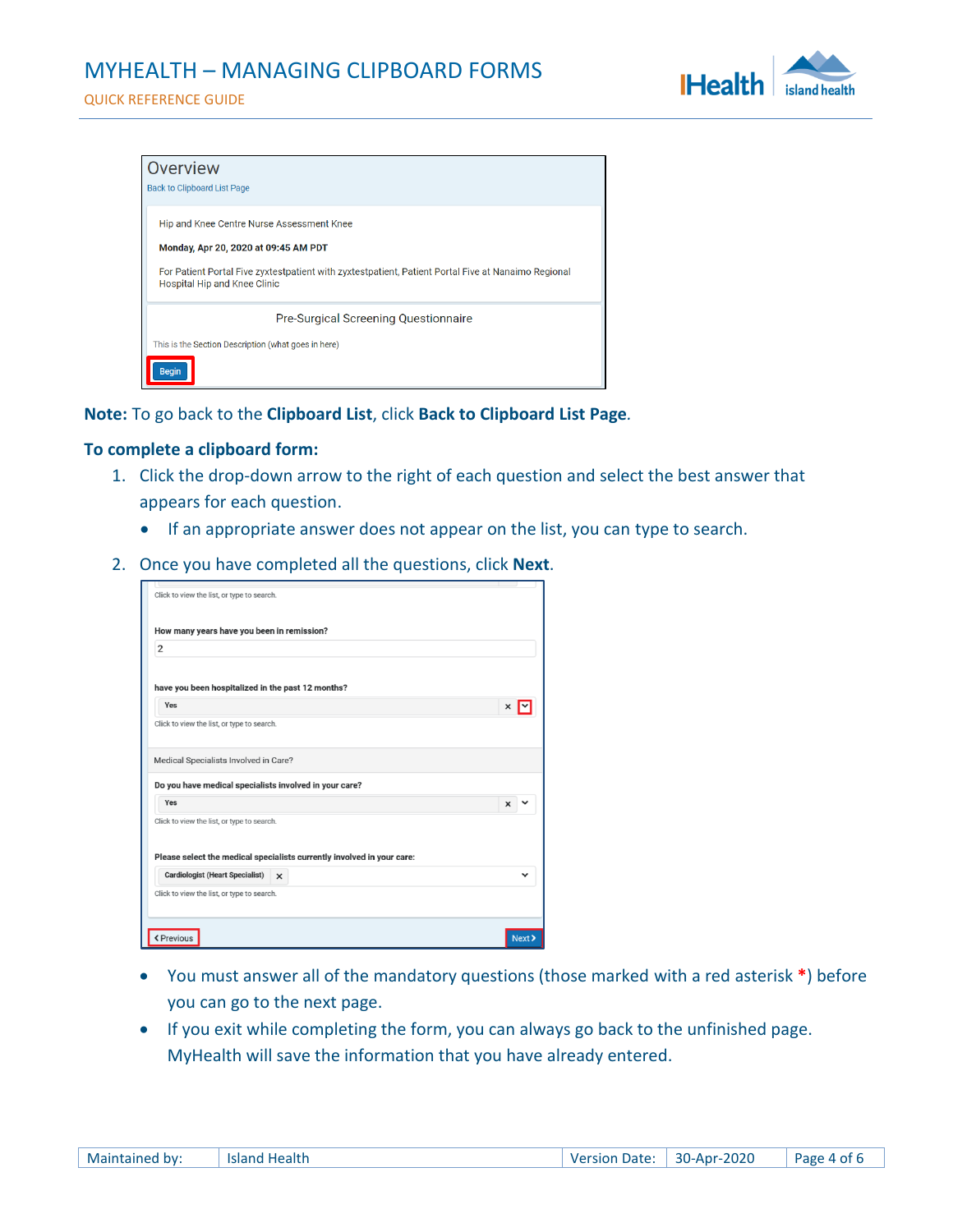

QUICK REFERENCE GUIDE

### **To go back to the Clipboard List**:

1. Click **Continue** to go back to the unfinished page.

| <b>Clipboards</b>                                                            |                                         |
|------------------------------------------------------------------------------|-----------------------------------------|
| Viewing health record for<br>@<br><b>Patient Portal Three zyxtestpatient</b> | $\check{ }$                             |
| Available                                                                    | Completed                               |
|                                                                              | Assigned Clipboards                     |
| Pre-Surgical Screening Questionnaire                                         | Date received: Apr 14, 2020<br>Continue |
|                                                                              |                                         |

## <span id="page-4-0"></span>**Reviewing and Submitting a Clipboard Form**

The **Review and Submit** page is the last page of every clipboard; you can review and edit answers before you submit the clipboard.

#### **To review and submit a clipboard form:**

- 1. Click the **right-pointing arrow** to see more details in each section.
- 2. Click **Edit** to make changes to information you entered.
- 3. Click **Submit Answers** after you finish looking at all the sections.

| <b>Review and Submit</b><br>Part 2 of 2 |      |
|-----------------------------------------|------|
| For Patient Portal Three zyxtestpatient |      |
| <b>Submit Answers</b>                   |      |
| <b>Review Answers</b>                   |      |
| Pre-Surgical Screening Questionnaire    | Edit |
| <b>Submit Answers</b>                   |      |

## <span id="page-4-1"></span>**Reviewing a Completed Clipboard Form**

There are two ways to review a completed clipboard form from the Dashboard, after submission.

#### **Option I:**

1. From the **Dashboard** menu, click **Clipboards**, and then select **Clipboard List** and click **Completed**.

| Maintained by: | Island Health | Version Date: | 30-Apr-2020 | Page 5 of 6 |
|----------------|---------------|---------------|-------------|-------------|
|----------------|---------------|---------------|-------------|-------------|